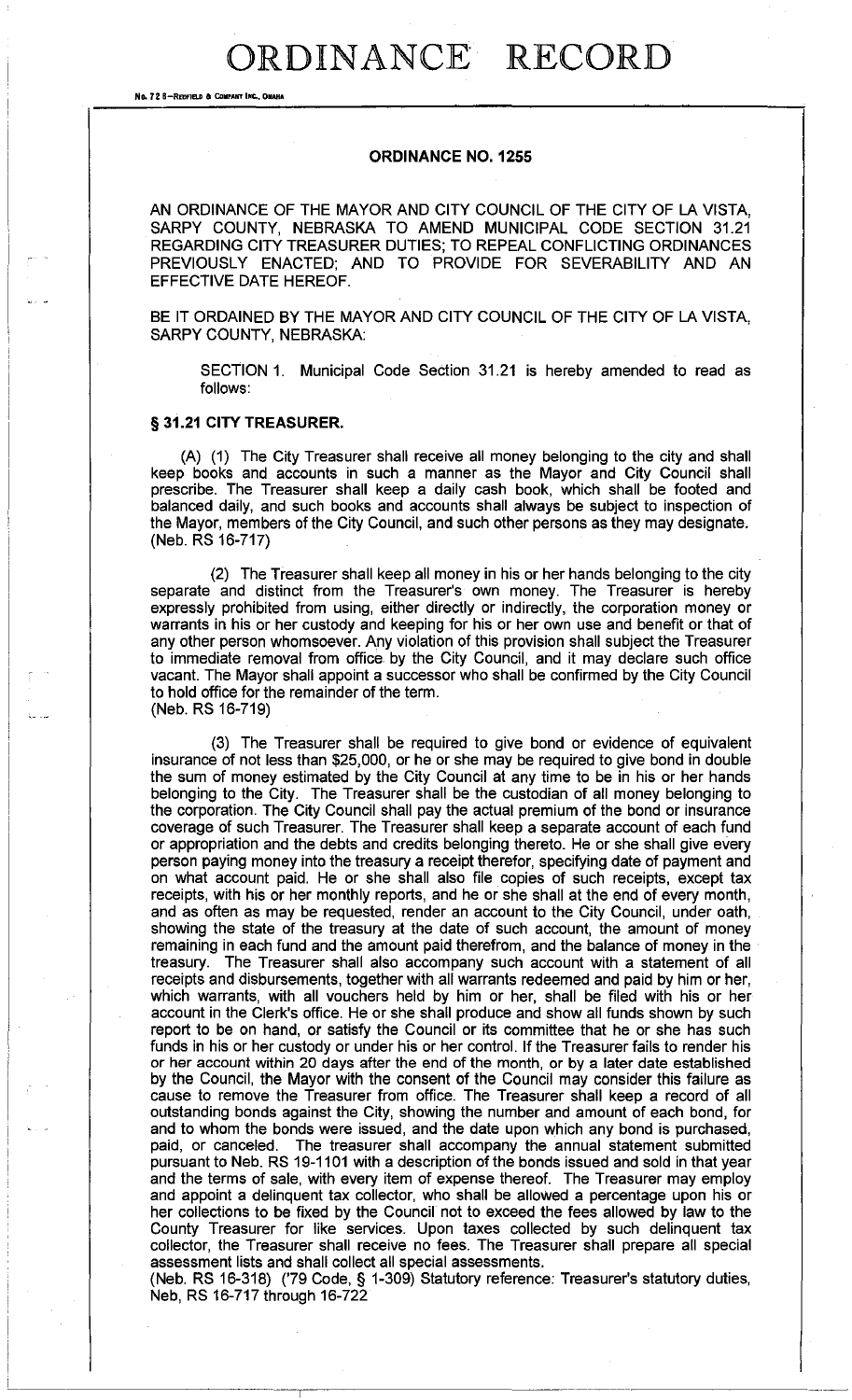# ORDINANCE RECORD

#### **No. 72 8-REDFIELD & COMPANY INC., ON**

(8) The Treasurer shall make duplicate receipts for all sums paid into the Treasury, which receipts shall:

(1) Specify the date of payment and what account paid;

(2) Show the source from which such funds are derived; and

(3) 8y distinct lines and columns, show the amount received to the credit of each separate fund, and whether same was paid in cash, in warrants, or otherwise, one of which duplicates the Treasurer shall deliver to the person making such payment and the other he or her shall retain in his or her office and file such copy (except tax receipts) with his or her monthly reports. (Neb. RS 77-2209) ('79 Code, § 1-310)

(C) The Treasurer shall daily, as moneys are received, foot the several columns of his or her cashbook and of his or her register, and carry the amounts forward, and at the close of each year, in case the amount of money received by the Treasurer is insufficient to pay the warrants registered, he or she shall close the account for that year in such register and shall carry forward the excess. Any Treasurer who shall fail regularly to enter upon his or her cashbook the amounts so received and receipted for, or who shall fail to keep his or her cashbook footed from day to day for the space of three days, shall forfeit for each offense the sum of \$100 to be recovered in a civil action on his or her official bond by any person holding a warrant drawn on such Treasurer, one-half to the person bringing such action and one-half to the school fund of the county in which the action is brought. The cashbook, register and retained receipts of the Treasurer shall at all times be open to the inspection of any person in whose name any warrants are registered and unpaid.

(Neb. RS 77-2210 through 77-2212) ('79 Code, § 1-311)

(D) The Treasurer shall prepare and publish annually, within 60 days following the close of the city fiscal year, a statement of the receipts and expenditures of funds of the city for the preceding fiscal year. The statement shall also include the information required by subsection (3) of Neb. RS 16-318. Not more than the legal rate shall be charged and paid for such publication. Such publication shall be made in one legal newspaper of general circulation in the city. Any Treasurer failing or neglecting to prepare and publish such statement of receipts and expenditures shall be deemed guilty of a misdemeanor and shall upon conviction pay a fine not to exceed \$25 and be liable in addition to removal from office for such failure or neglect. (Neb. RS 19-1101,19-1103,19-1104) (79 Code, § 1-312)

(E) (1) The Treasurer shall keep a warrant register which register shall show in columns arranged for that purpose, the number, date and amount of each warrant presented and registered, the particular fund upon which the same is drawn, the date of presentation, the name and address of the person in whose name the same is registered, the date of payment, the amount of interest and the total amount paid thereon, with the date when notice to the person in whose name such warrant is registered is mailed. (Neb. RS 77-2202)

(2) On presentation of a warrant for payment to the Treasurer when there are not sufficient moneys on hand to the credit of the proper fund to pay the same, it shall be the duty of the Treasurer to enter such warrant in his or her warrant register for payment in the order of its presentation, and he or she shall endorse on the warrant the words "registered for payment" with the date of registration and shall sign such endorsement, whereupon the warrant shall draw interest at the rate fixed by the Mayor and City Council, which rate shall be endorsed on the warrant, until notice of payment shall be given the registered owner. (Neb. RS 45-106 and 77-2203)

(3) The Treasurer shall neither directly or indirectly contract for or purchase any city warrant at any discount whatever upon the sum due on such warrant or order, and if he or she shall so contract for or purchase any such order or warrant, he or she shall not be allowed in settlement the amount of such order or warrant, or any part thereof, and shall also forfeit the whole amount due on such order or warrant. (Neb. RS 77-1741) (79 Code, § 1-313) (Am. Ord. 1026, passed 5-1-07; Am. Ord. 1076, passed 10-21-08)

### **Cross-reference:**

Finance Director to perform duties of the City Treasurer, see § 31.01 of this code of ordinances